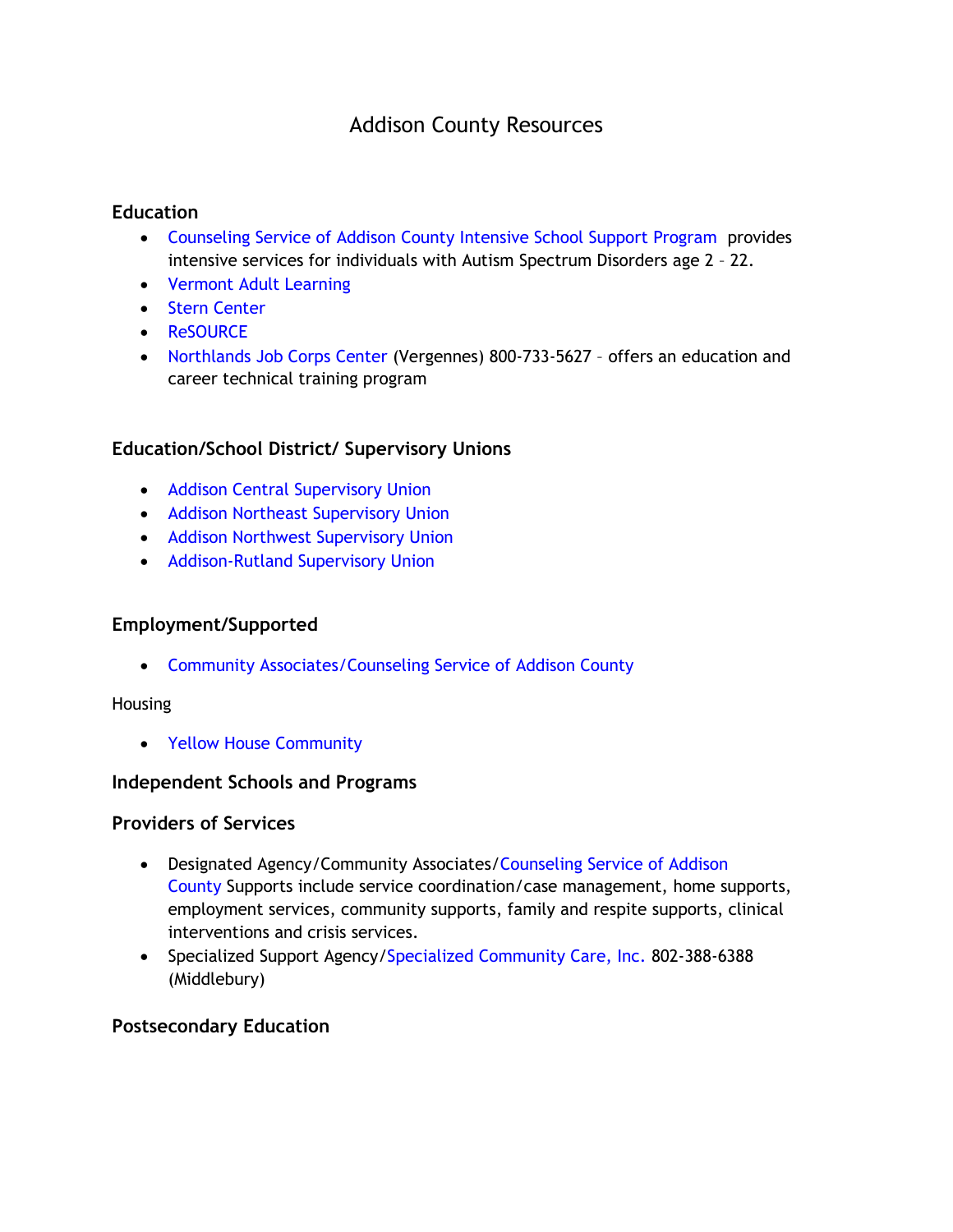- [College Steps Program](https://www.collegesteps.org/) partners with colleges and universities to support students of varying ability (e.g.,autism spectrum disorders (ASD), intellectual disabilities (ID), learning disabilities, etc.), ages 17-26, with their college pursuits.
- [SUCCEED Program](http://www.howardcenter.org/SUCCEED) (HowardCenter) in collaboration with The University of Vermont, offers SUCCEED, which provides comprehensive education, campus life, career development and student housing services to students with developmental disabilities.
- [UVM/TPSID Think College](http://www.uvm.edu/~cdci/thinkcollege/) is a small, innovative, inclusive, academic, social, and vocational program for students with intellectual disabilities seeking a college experience at the University of Vermont.
- [Upwardbound](https://www.uvm.edu/academicsuccess/upward_bound) 802-656-7851 is a program at UVM for high school students that provides services and motivational activities to ensure high school graduation and enrollment in and completion of a postsecondary educational program.

# **Recreation**

- [Boys and Girls Club of Greater Vergennes](https://bgcvergennes.org/) (802) 877-6344
- [The Hub](http://bristolskatepark.com/) (453-5885) recreational opportunities for youth in Bristol, Monkton, Starksboro, New Haven, and Lincoln
- [Special Olympics](https://specialolympicsvermont.org/)
- [Addison Central Teens](https://middteens.org/) provides a Teen Center and after-school alternatives that are welcoming, safe and fun for all teenagers in the community.

# **State and Area Resources**

- [Addison County Court Diversion](http://www.acrjs.org/)
- [Addison County Transit Resources](http://actr-vt.org/) (802)388-2287 provides transportation in Addison County as well as connections to Chittenden and Rutland Counties
- [Assistive Technology Program \(Waterbury\)](http://atp.vermont.gov/)
- [Brain Injury Association of Vermont](http://www.biavt.org/)
- [Department of Children and Families \(DCF\)-](http://dcf.vermont.gov/divisions) has programs providing temporary financial assistance for families through Reach Up Program and Family Services Division has protective services for children; and assistance with parental guidance
- [HOPE: Helping Overcome Poverty's Effects](http://www.hope-vt.org/): working with individuals to identify and secure resources needed to meet basic needs (802)388-3608.
- [Go! Vermont](https://www.connectingcommuters.org/) 802-685-7433 offers free carpool matching and vanpool services and statewide bus routes
- [Green Mountain Self Advocates](http://www.gmsavt.org/) (GMSA) Montpelier 802-564-9990 The purpose of GMSA is for people with developmental disabilities to educate peers to take control over their own lives, make decisions, solve problems, and speak for themselves.
- [Green Mountain Transit Authority](http://ridegmt.com/) (GMTA) offers an array of public transportation services
- [Medicaid](http://info.healthconnect.vermont.gov/Medicaid)